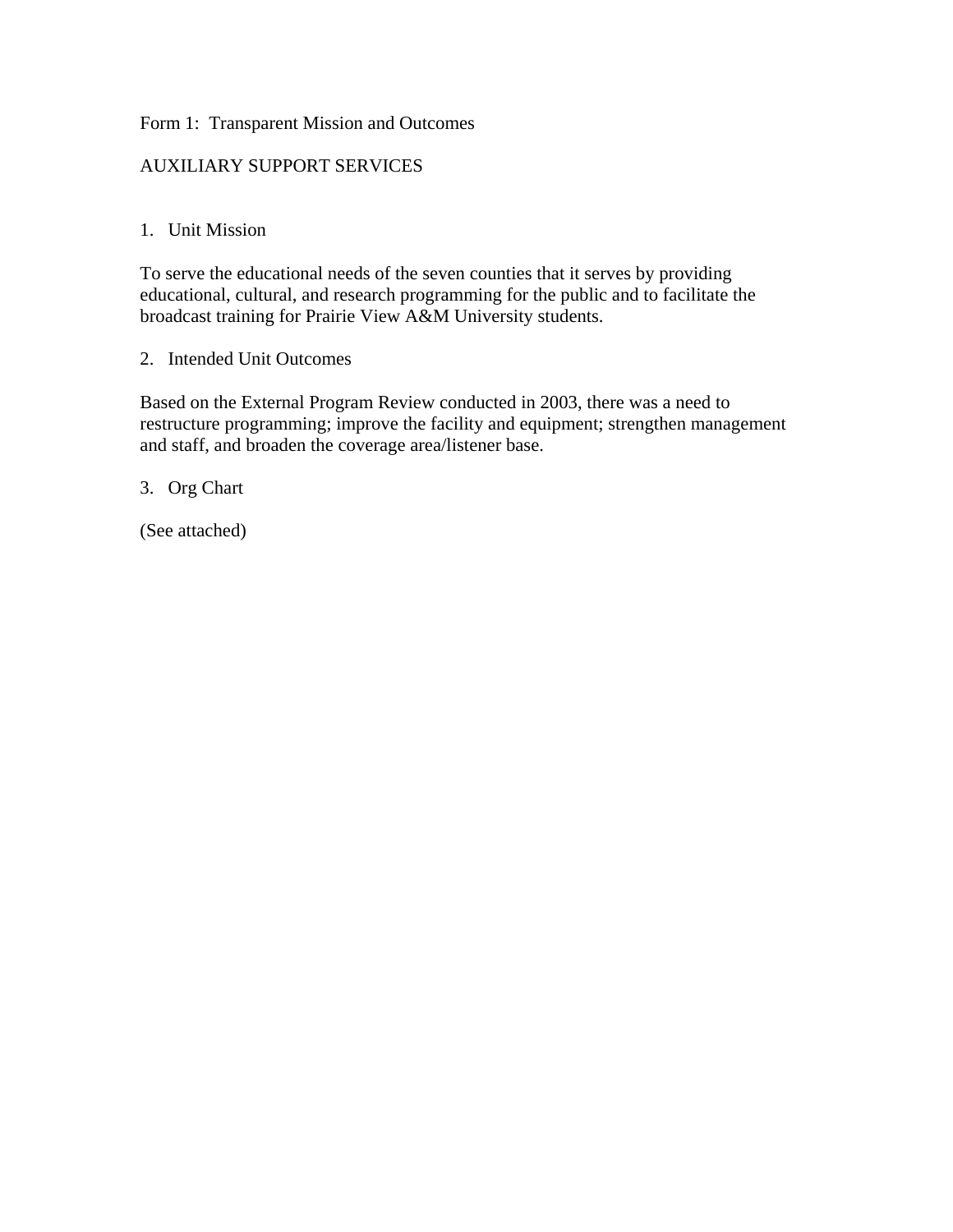

Updated 09/01/09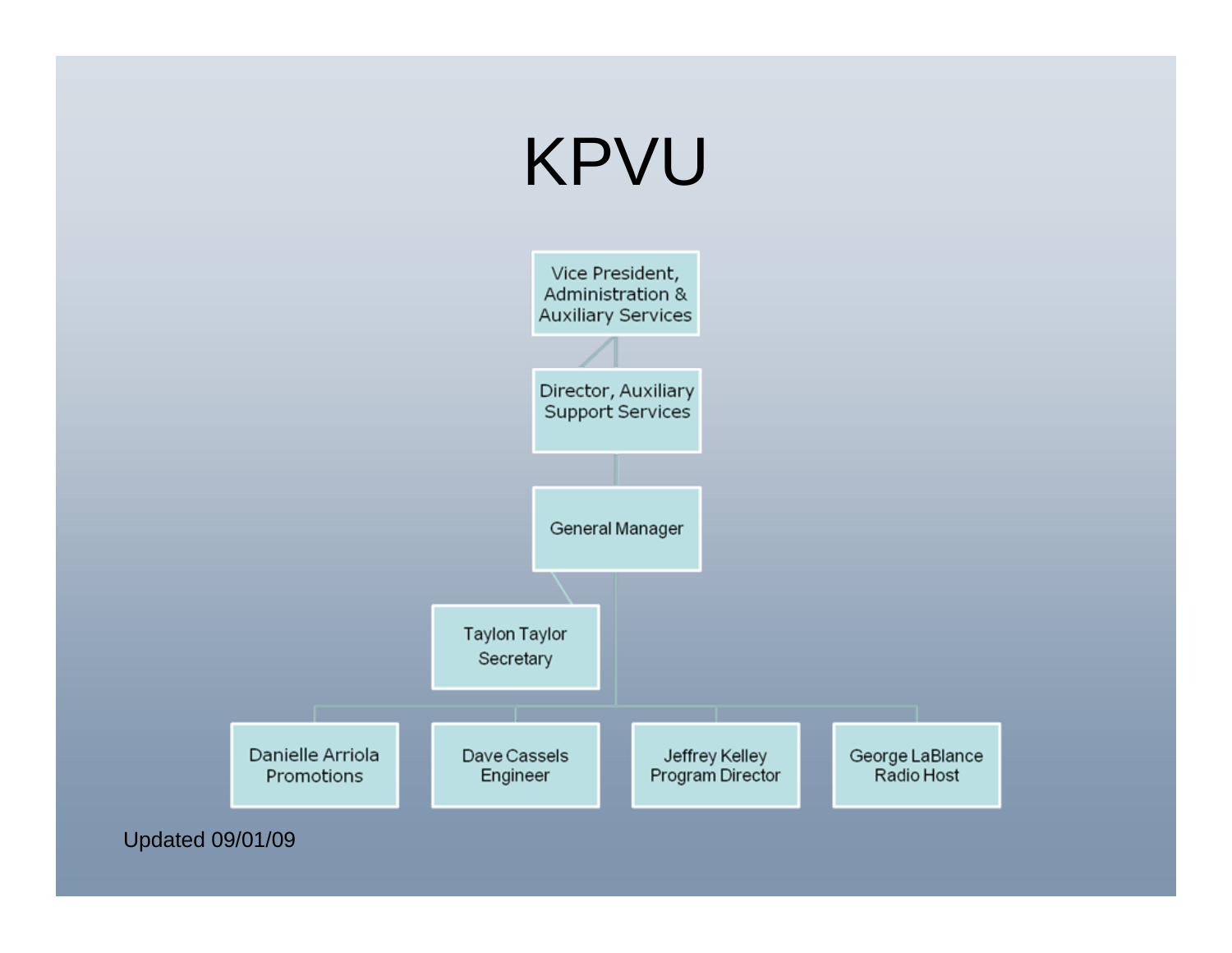# PRAIRIE VIEW A&M UNIVERSITY

#### [Calendar](http://www.pvamu.edu/pages/105.asp) | [Directory](http://www.pvamu.edu/pages/225.asp) | Giving to [PVAMU](http://www.pvamu.edu/giving)

 $H_{\mathbb{R}}$  Home  $\bigotimes$ [Student Portal](http://panthertracks.pvamu.edu/)  $\bigotimes$  [Panther Email](http://www.pvamu.edu/pages/1740.asp)  $\bigotimes$  [Printable Version](http://www.pvamu.edu/print/122.asp)

- ● **[Current Students](http://www.pvamu.edu/pages/106.asp)**
- ● **[Prospective Students](http://www.pvamu.edu/pages/113.asp)**
- ● **[Alumni & Friends](http://www.pvamu.edu/pages/103.asp)**
- ● **[Faculty & Staff](http://www.pvamu.edu/pages/107.asp)**
- [About PVAMU](http://www.pvamu.edu/pages/119.asp)
- **[Athletics](http://www.pvamu.edu/pages/104.asp)**
- [John B. Coleman Library](http://www.pvamu.edu/pages/3585.asp)
- [Research & Development](http://www.pvamu.edu/pages/108.asp)
- [Forms, Policies & Reports](http://www.pvamu.edu/pages/5302.asp)
- [Online Services](http://www.pvamu.edu/pages/109.asp)
- [PVAMU Administration](http://www.pvamu.edu/pages/5303.asp)
- [Veterans Affairs](http://www.pvamu.edu/pages/4721.asp)

[Home](http://www.pvamu.edu/pages/1.asp) » Prairie View A&M University News

#### FCC Grants KPVU-FM 91.3 Construction Permit for Power Increase

Friday, October 13, 2006



KPVU-FM, 91.3, radio station, recently received a construction permit from the Federal Communication Commission to modify its transmitter site. With the new approval for power, the station's wattage could increase from 9,800 to 31,000 watts. This increase in power will change the station's listening audience and broaden its listener base. Correst Students<br>
A constrained Reflexion Correst Construction Permit for Power Increase<br>
A color at the students<br>
A color at the students<br>
A color at the students<br>
A color at the students<br>
A color at the students<br>
A color

Search:

#### **FCC Grants KPVU-FM 91.3 Construction Permit for Power Increase**

KPVU-FM, 91.3, radio station, recently received a construction permit from the Federal Communication Commission to modify its transmitter site. With the new approval for power, the station's wattage could increase from 9,800 to 31,000 watts. This increase in power will change the station's listening audience and broaden its listener base.

This is the radio station's first increase in power since its debut in 1981. The official FCC approval was granted on Jul. 24. Approval for a power increase from the FCC can take months, even years; however KPVU's application was approved in 12 days after filing.



KPVU, located on the campus of Prairie View A&M University, draws many listeners because of its smooth Jazz and Gospel format. Through its long standing affiliations with National Public Radio (NPR) and the Corporation for Public Broadcasting (CPB), the station provides relevant information to the university and its surrounding areas in addition to provide valuable learning opportunities for PVAMU students.

The university's radio station petitioned the FCC earlier this year for an increase in power in order to gain more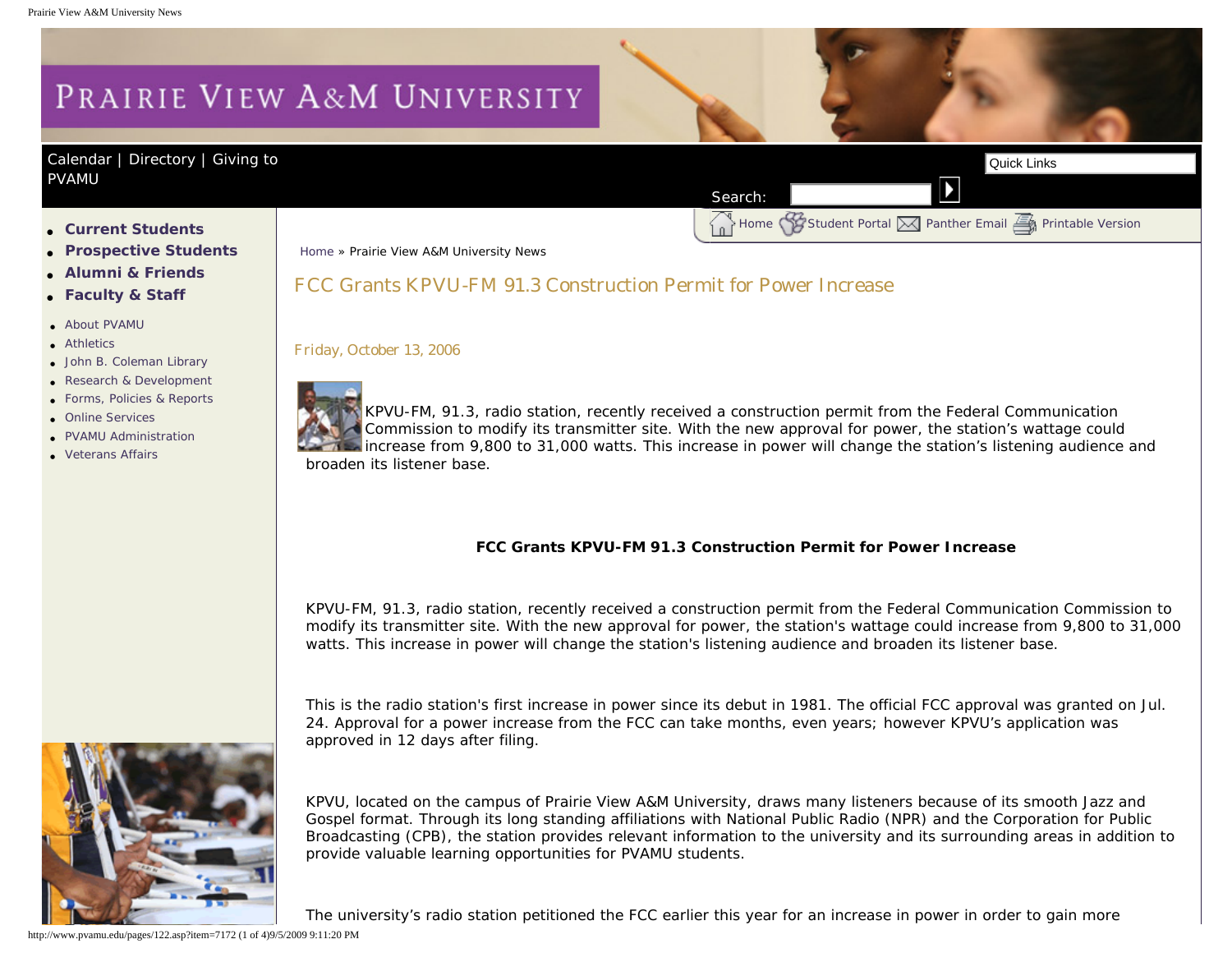listeners in and around the university's community. "The entire station is thrilled with the increase. This power increase will give us more broadcast coverage in the Houston metro area. Once the process of updating the station's antenna transmitter is complete, listeners should experience less static and be able to hear KPVU from many more locations," said KPVU general manager, Larry Coleman. Coleman has managed the radio station since 1998 and has campaigned for the increase for many years.

To assist in the effort to gain the FCC's approval for a power increase, KPVU employed the services of Washington, D. C. attorney Barry Friedman, with the law offices of Thompson Hine L.L.P.

Now that KPVU has approval for more power, it must ensure the FCC within three years that it will complete the construction. Currently, engineering studies are being conducted to ensure that the station's current antenna can properly support the new power increase. Once this process is completed, the station will submit a report to the FCC.

With the new power increase, KPVU can now attract additional advertisers and program sponsors looking to reach its listeners. To prepare and satisfy the projected increase of listeners, the station plans to survey the university and the community to gain insight for new shows, programming and special events. Additionally, one of the station's two studios is undergoing major renovations in order to provide a higher quality of programming and service to its listeners.

In 2005, KPVU made history when it became the first non-commercial broadcasting agency in the state of Texas to begin using high definition radio broadcasting capabilities. Since Thanksgiving Day 1981, KPVU has provided quality programming, public service, as well as a training facility for Prairie View A&M University students interested in radio broadcast Currently, KPVU is a 24-hour radio station covering seven counties (Waller, Washington, Grimes, Montgomery, Austin, Fort Bend and Harris).

Known for its gospel morning programming, KPVU offers a wide variety of music formats and programming that includes smooth Jazz, R&B, Gospel, Urban Oldies, Blues and Reggae. The station also features public affairs programs such as "News and Notes", "Latinos on the Hill" and "On the Hill" hosted by Frank D. Jackson, mayor of the city of Prairie View. KPVU-FM, 91.3 is available for broadcasting and live streaming on the internet at [www.pvamu.edu/kpvu](http://www.pvamu.edu/kpvu).

#### **About Prairie View A&M University:**



Founded in 1876, Prairie View A&M University is the second oldest public institution of higher education in Texas. With an established reputation for producing engineers, nurses and educators, PVAMU offers baccalaureate degrees in 50 academic majors, 37 master's degrees and four doctoral degree programs through nine colleges and schools. A member of the Texas A&M University System, the university is dedicated to fulfilling its land-grant mission of achieving excellence in teaching, research and service. During the university's 130-year history, nearly 48,000 academic degrees have been awarded. For more information regarding PVAMU, visit [www.pvamu.edu](http://www.pvamu.edu/).

http://www.pvamu.edu/pages/122.asp?item=7172 (2 of 4)9/5/2009 9:11:20 PM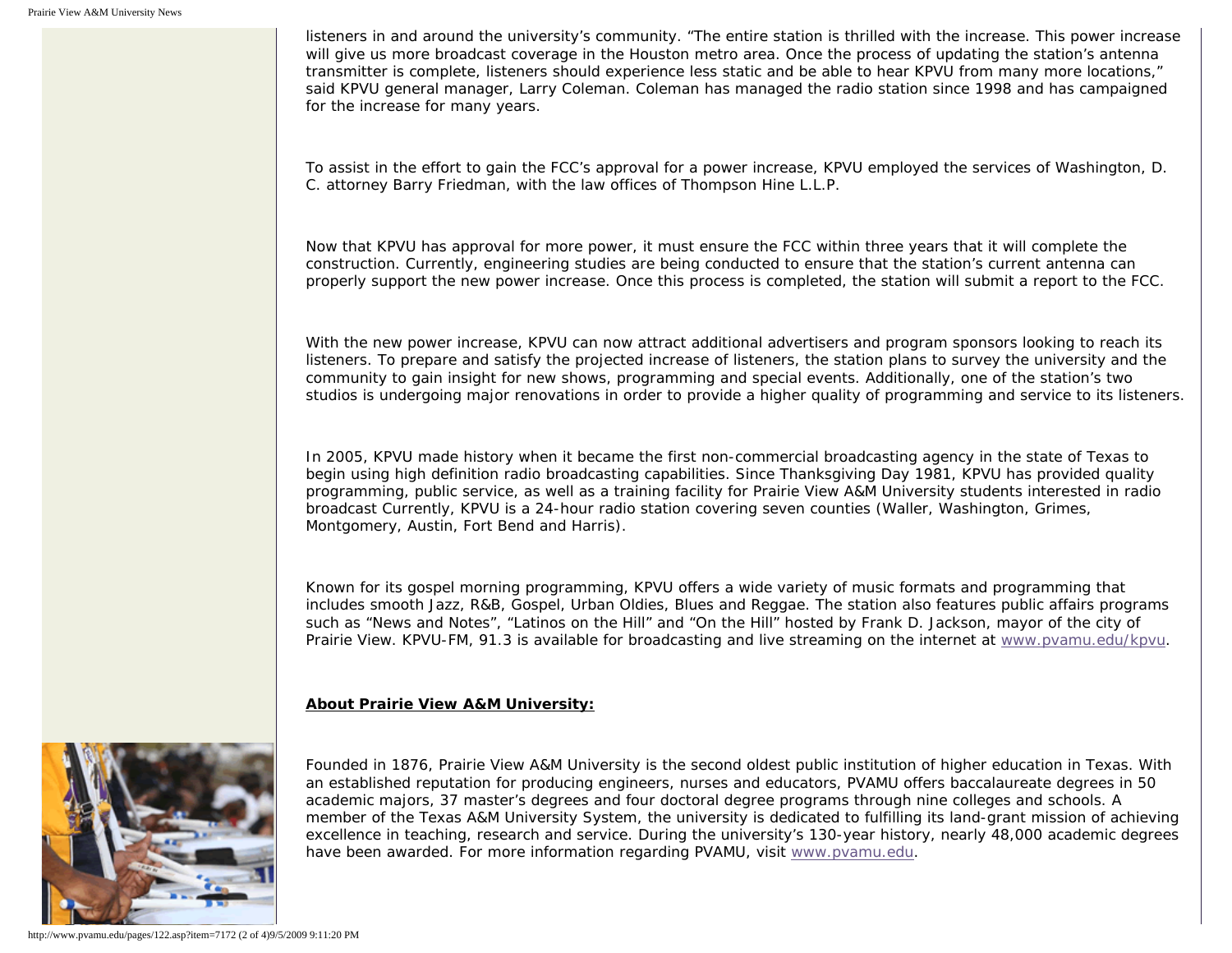

Larry Coleman, KPVU general manager and Dave Cassels, KPVU chief engineer, stand at the base of the PVAMU antenna transmitter site during the station's high definition conversion in 2005. **Photo:** Courtesy of KPVU.



http://www.pvamu.edu/pages/122.asp?item=7172 (3 of 4)9/5/2009 9:11:20 PM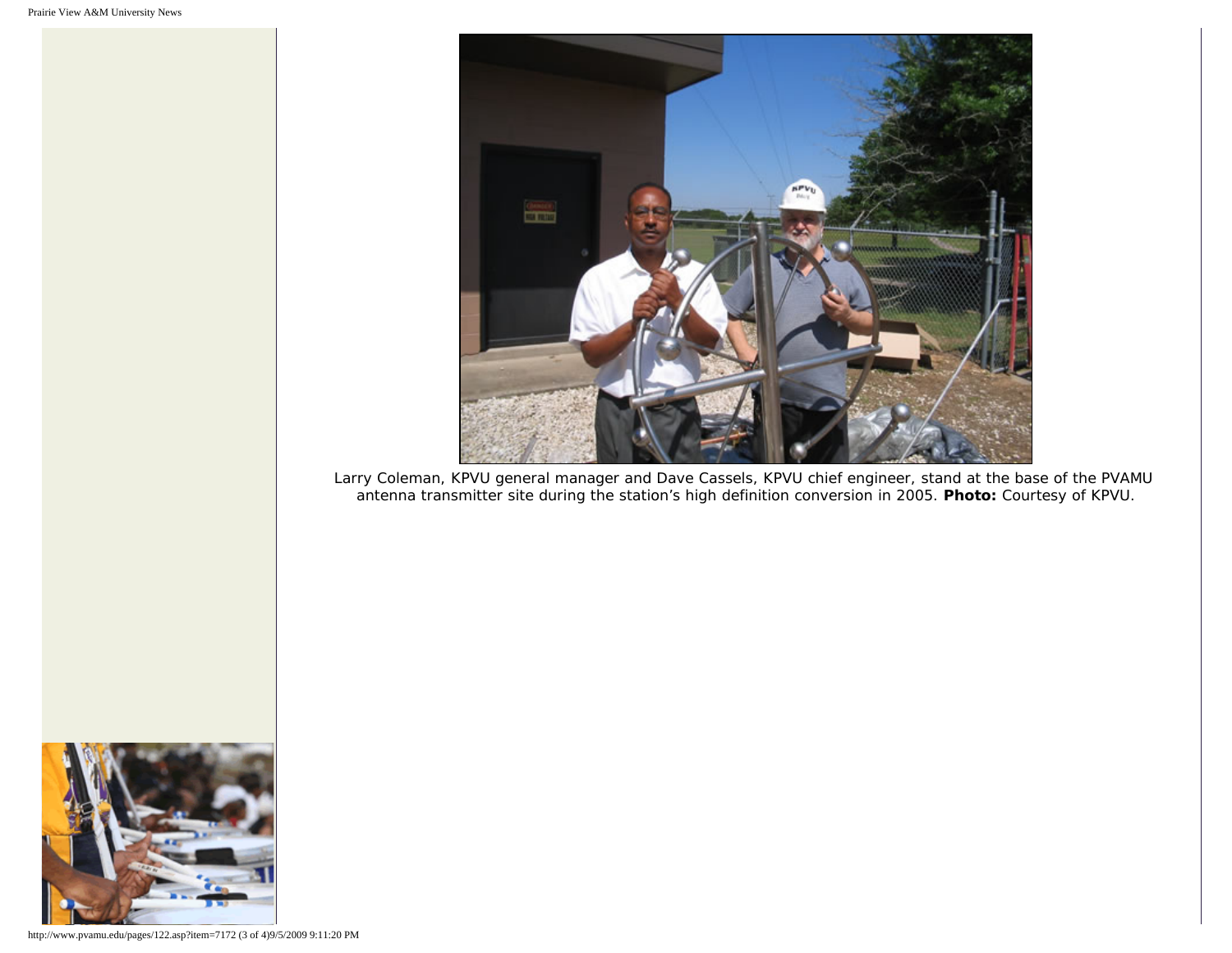



KPVU's current antenna. **Photo:** Courtesy of KPVU.

[Go to the Index...](http://www.pvamu.edu/pages/122.asp)

[Contact PVAMU](http://www.pvamu.edu/pages/2928.asp) | [ADA Resources](http://www.pvamu.edu/pages/4016.asp) | [Compact with Texans](http://www.pvamu.edu/pages/275.asp) | [Homeland Security](http://www.texashomelandsecurity.com/) | [Legal Notices](http://www.educause.edu/issues/dmca.html) [Open Records](http://www.pvamu.edu/pages/1058.asp) | [Privacy](http://www.pvamu.edu/pages/277.asp) | [Risk, Fraud & Misconduct Hotline](http://www.pvamu.edu/pages/5894.asp) | [TRAIL](http://www.tsl.state.tx.us/trail/index.html) | [State of Texas](http://www.state.tx.us/) | [Webmaster](mailto:webmaster@pvamu.edu) | [Jobs](http://www.pvamu.edu/jobs)

> 2003 PRAIRIE VIEW A&M UNIVERSITY - ALL RIGHTS RESERVED P.O. Box 519 - Prairie View, Texas - 77446-0519 FM 1098 Rd & University Dr, Prairie View, TX 77446 University Operator: (936) 261-3311 Best viewed with [Netscape 6](http://channels.netscape.com/ns/browsers/download.jsp) or [Internet Explorer 6](http://www.microsoft.com/downloads/details.aspx?FamilyID=1e1550cb-5e5d-48f5-b02b-20b602228de6&displaylang=en)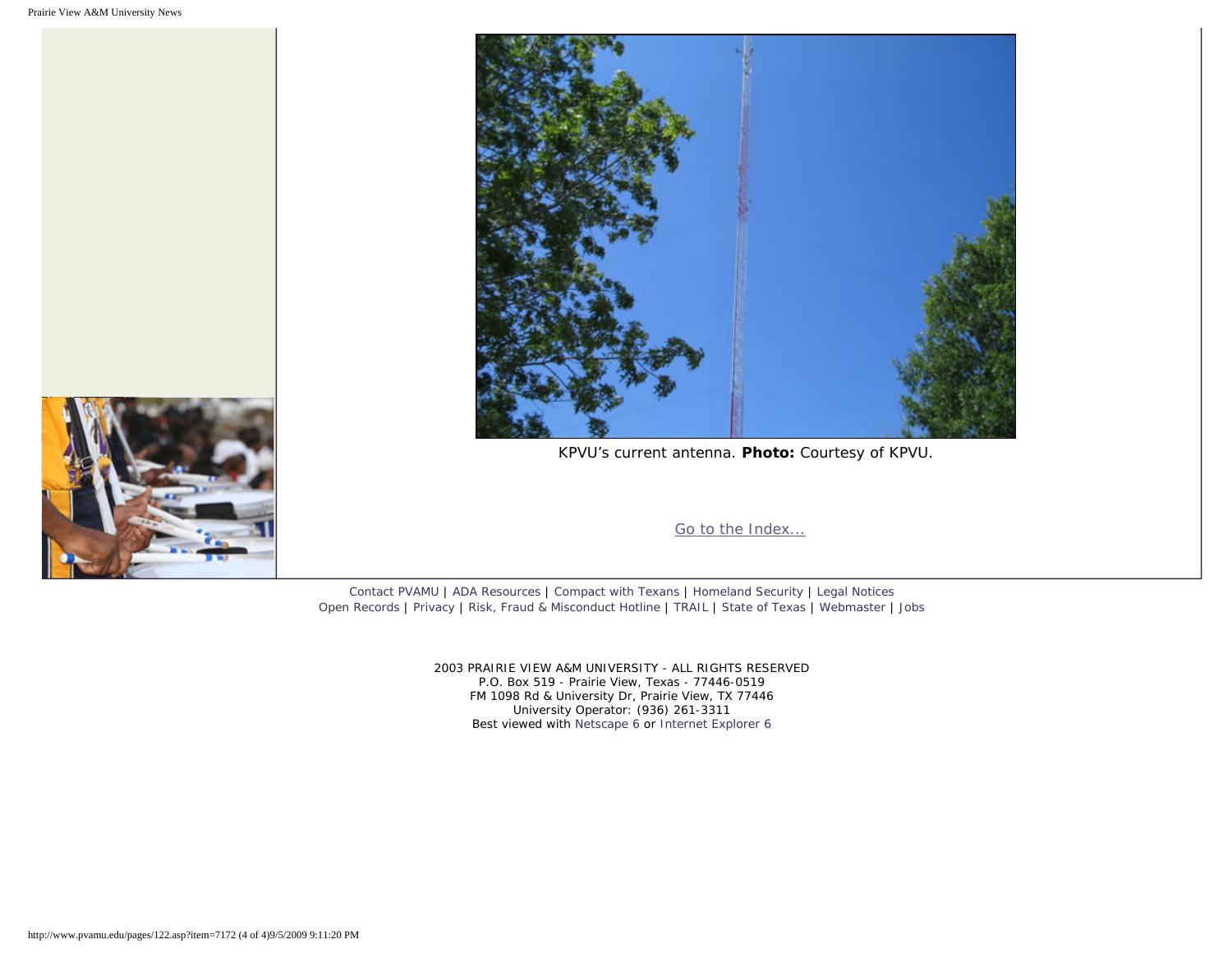# PRAIRIE VIEW A&M UNIVERSITY

#### [Calendar](http://www.pvamu.edu/pages/105.asp) | [Directory](http://www.pvamu.edu/pages/225.asp) | Giving to [PVAMU](http://www.pvamu.edu/giving)

Home [Student Portal](http://panthertracks.pvamu.edu/) [Panther Email](http://www.pvamu.edu/pages/1740.asp) [Printable Version](http://www.pvamu.edu/print/122.asp)

- ● **[Current Students](http://www.pvamu.edu/pages/106.asp)**
- ● **[Prospective Students](http://www.pvamu.edu/pages/113.asp)**
- ● **[Alumni & Friends](http://www.pvamu.edu/pages/103.asp)**
- ● **[Faculty & Staff](http://www.pvamu.edu/pages/107.asp)**
- [About PVAMU](http://www.pvamu.edu/pages/119.asp)
- [Athletics](http://www.pvamu.edu/pages/104.asp)
- [John B. Coleman Library](http://www.pvamu.edu/pages/3585.asp)
- [Research & Development](http://www.pvamu.edu/pages/108.asp) ● [Forms, Policies & Reports](http://www.pvamu.edu/pages/5302.asp)
- 
- [Online Services](http://www.pvamu.edu/pages/109.asp)
- [PVAMU Administration](http://www.pvamu.edu/pages/5303.asp)
- [Veterans Affairs](http://www.pvamu.edu/pages/4721.asp)

[Home](http://www.pvamu.edu/pages/1.asp) » Prairie View A&M University News

#### KPVU 91.3 FM To Celebrate Power Boost In Grand Style

Thursday, September 03, 2009

**PRAIRIE VIEW, Texas**--Since November 26, 1981, radio listeners have enjoyed programming offered by Prairie View A&M University's radio station KPVU 91.3 FM. To celebrate its radio signal construction project, the radio station will host a ribbon cutting ceremony and open house at KPVU Studios on Sept. 4 at 10:00a.m. (central standard time). The event is free and open to the general public. Correct Students<br>
A Constant Constant Correct Constant Correct Constant Correct Constant Correct Constant Correct Constant Correct Constant Correct Constant Correct Constant Correct Constant Correct Constant Correct Consta

Search:

KPVU 91.3 was granted permission by the Federal Communications Commission (FCC) in 2006 to gain additional air space. With the new capabilities, KPVU's listening audience will exceed more than 500, 000 listeners, up from roughly 150,000.

The ribbon cutting ceremony will serve as the culminating event to mark the successful completion of the FCC approved power increase and mark a new era in KPVU's history. This new power increase will also expand KPVU's ability to continue to serve as a hands-on training facility for talented PVAMU undergraduate students.

- 
- **WHO:** KPVU 91.3FM Radio Station
- **WHAT:** Ribbon Cutting Ceremony to Celebrate Its Radio Air Wave Power Increase
- **WHEN:** Friday, Sept. 4, 2009  $10:00a$  m.
- **WHERE:** Prairie View A&M University campus The Studios of KPVU-Hilliard Hall Prairie View, TX 77446-0519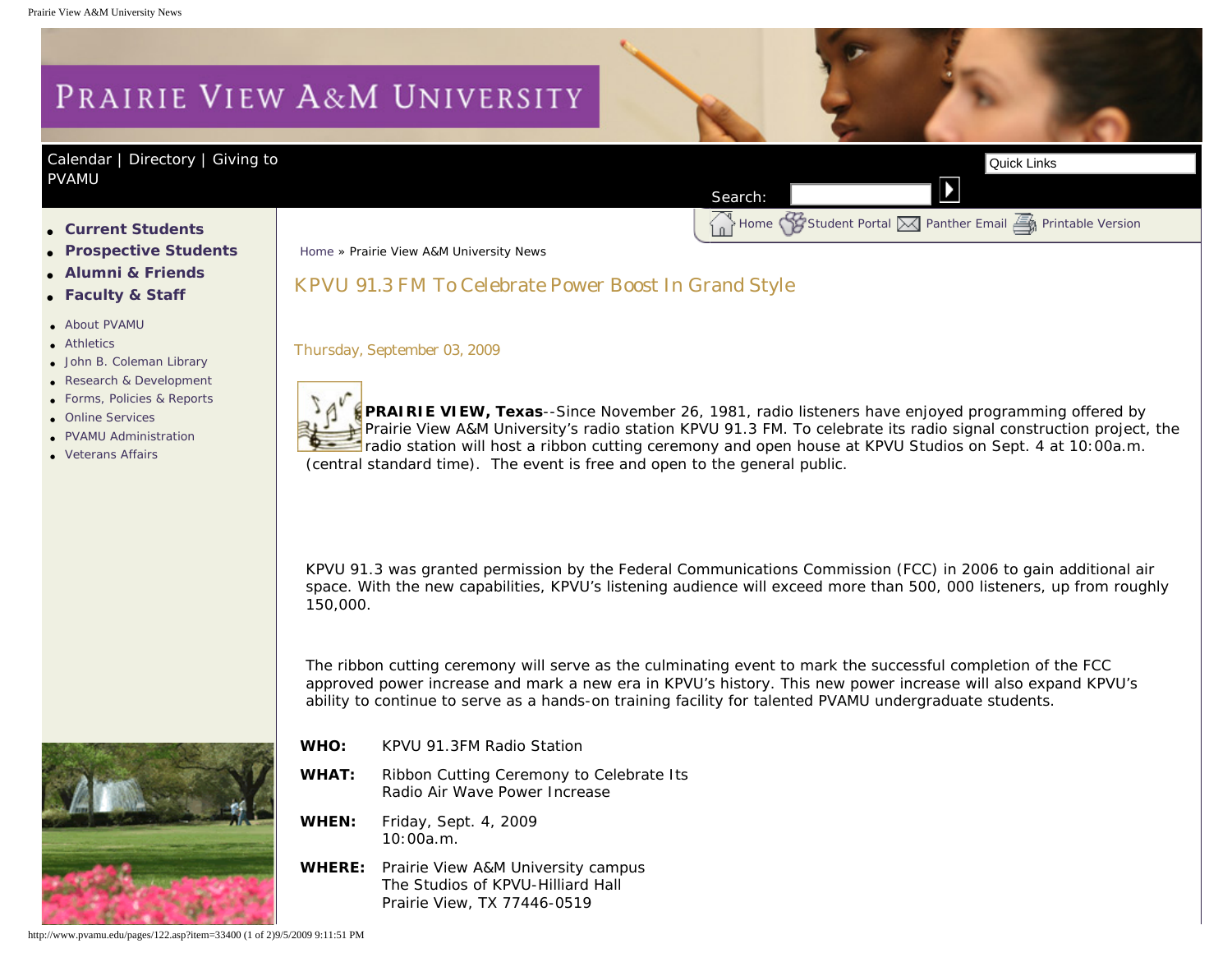#### **ALL MEDIA ARE WELCOME.**

#### **About KPVU**

In 2005, KPVU made history when it became the first non-commercial broadcasting agency in the state of Texas to begin using high definition radio broadcasting capabilities. Since Thanksgiving Day 1981, KPVU has provided quality programming, public service, as well as a training facility for Prairie View A&M University students interested in radio broadcast. Currently, KPVU is a 24-hour radio station covering seven counties (Waller, Washington, Grimes, Montgomery, Austin, Fort Bend and Harris). Each year the station hosts member campaigns. Donations generated from membership campaigns benefit the station's diverse public affairs programming and formats of Jazz, Gospel, Blues, Reggae and R&B.

KPVU-FM, 91.3 is available for broadcasting and live streaming on the internet at [www.pvamu.edu/kpvu](https://pvumail.pvamu.edu/exchweb/bin/redir.asp?URL=http://www.pvamu.edu/kpvu).

#### **About Prairie View A&M University**

Prairie View A&M University was founded in 1876 and is the second-oldest public institution of higher education in Texas. With an established reputation for producing engineers, corporate leaders, nurses and educators, the university offers a variety of bachelor's, master's and doctoral degree programs through eight colleges and schools. Prairie View A&M recently named its College of Engineering for alumnus Roy G. Perry and the university's marching band, The Marching Storm, was featured as the lead band in the 2009 Rose Parade. A member of The Texas A&M University System, the university is dedicated to fulfilling its land-grant mission of achieving excellence in teaching, research and service. During the university's 132-year history, more than 51,500 academic degrees have been awarded. For more information regarding PVAMU, visit [www.pvamu.edu.](https://pvumail.pvamu.edu/exchweb/bin/redir.asp?URL=http://www.pvamu.edu)

[Go to the Index...](http://www.pvamu.edu/pages/122.asp)

[Contact PVAMU](http://www.pvamu.edu/pages/2928.asp) | [ADA Resources](http://www.pvamu.edu/pages/4016.asp) | [Compact with Texans](http://www.pvamu.edu/pages/275.asp) | [Homeland Security](http://www.texashomelandsecurity.com/) | [Legal Notices](http://www.educause.edu/issues/dmca.html) [Open Records](http://www.pvamu.edu/pages/1058.asp) | [Privacy](http://www.pvamu.edu/pages/277.asp) | [Risk, Fraud & Misconduct Hotline](http://www.pvamu.edu/pages/5894.asp) | [TRAIL](http://www.tsl.state.tx.us/trail/index.html) | [State of Texas](http://www.state.tx.us/) | [Webmaster](mailto:webmaster@pvamu.edu) | [Jobs](http://www.pvamu.edu/jobs)

> 2003 PRAIRIE VIEW A&M UNIVERSITY - ALL RIGHTS RESERVED P.O. Box 519 - Prairie View, Texas - 77446-0519 FM 1098 Rd & University Dr, Prairie View, TX 77446 University Operator: (936) 261-3311 Best viewed with [Netscape 6](http://channels.netscape.com/ns/browsers/download.jsp) or [Internet Explorer 6](http://www.microsoft.com/downloads/details.aspx?FamilyID=1e1550cb-5e5d-48f5-b02b-20b602228de6&displaylang=en)

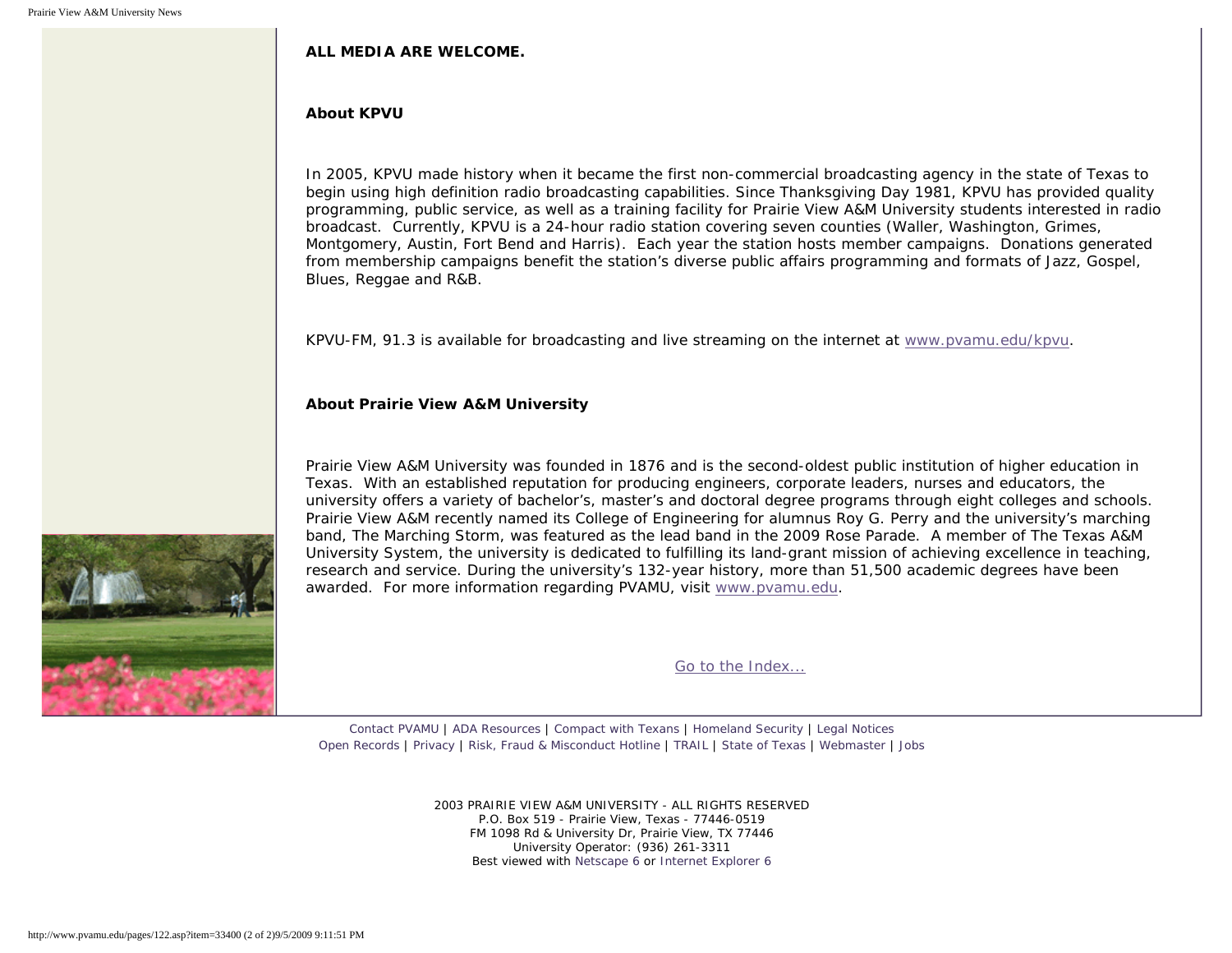#### Keeping Power Viable and Unlimited

KPVU

From 10,000 wattage to 30,000

"Reaching The Masses"

**The Federal Communications Commission (FCC) has awarded KPVU 91.3 FM Broadcast Station Construction Permit. The funding comes from the US Department of Commerce, National Telecommunications an Information Administration (NTIA) through the Public Telecommunications Facilities Program (PTFP) effective October 1, 2008. KPVU-FM is responsible for attaining \$101,460 of this matching grant to solidify the process. The time frame to order, install, and test all necessary equipment will expire July 24, 2009.**



#### **Phase 1**

**Ms. Brooks (General Manager) & Dave Cassels (KPVU Technician) ordering equipment for the Power Increase.**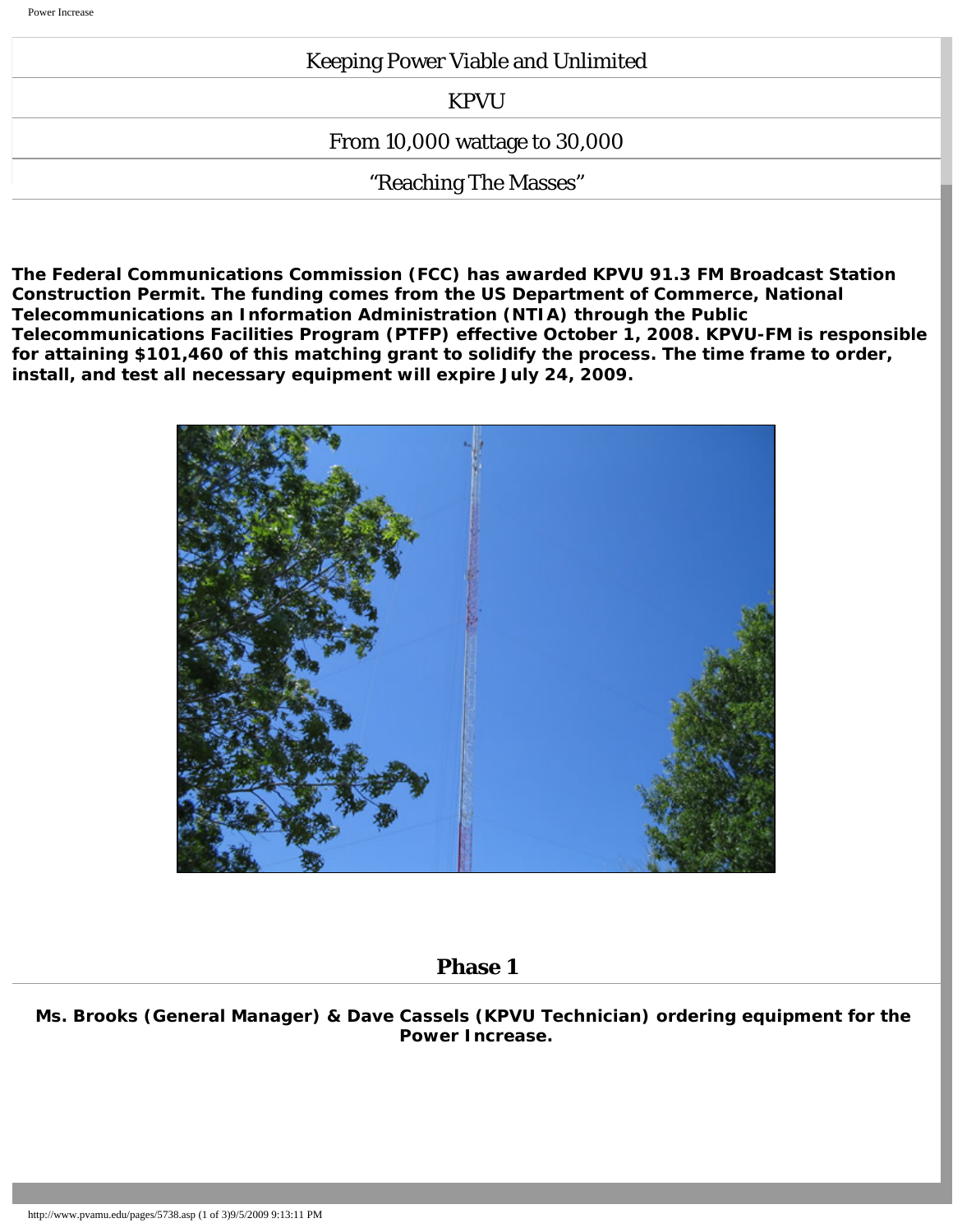



## **Phase 2**

- **Cleaning transmitter rooms.Making room for the new equipment at the transmitter site.**
- **Making room for the new equipment at the transmitter site.**





## **Phase 3**

**Transporting the new equipment in the transmitter rooms.**



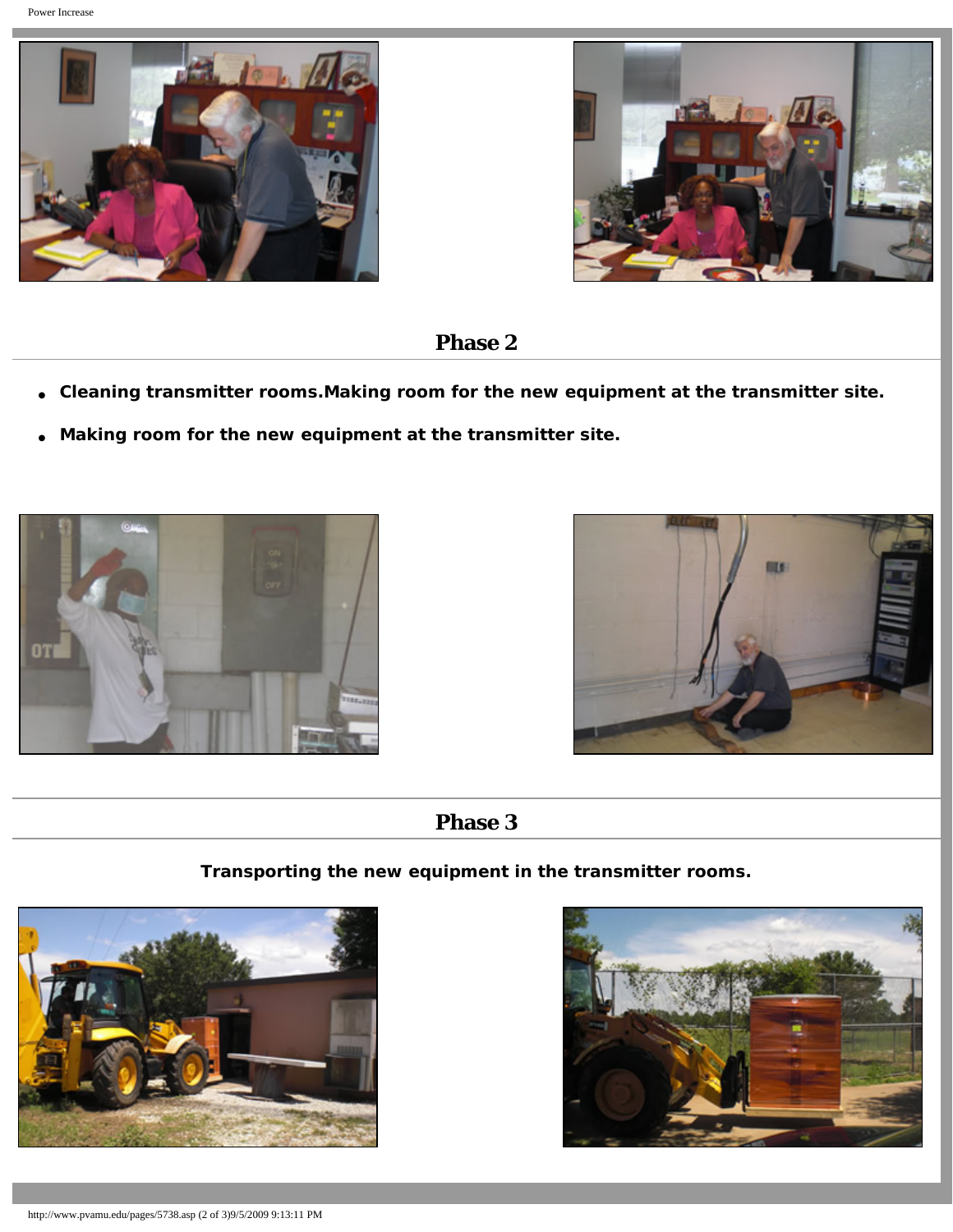e e



# **Phase 4**

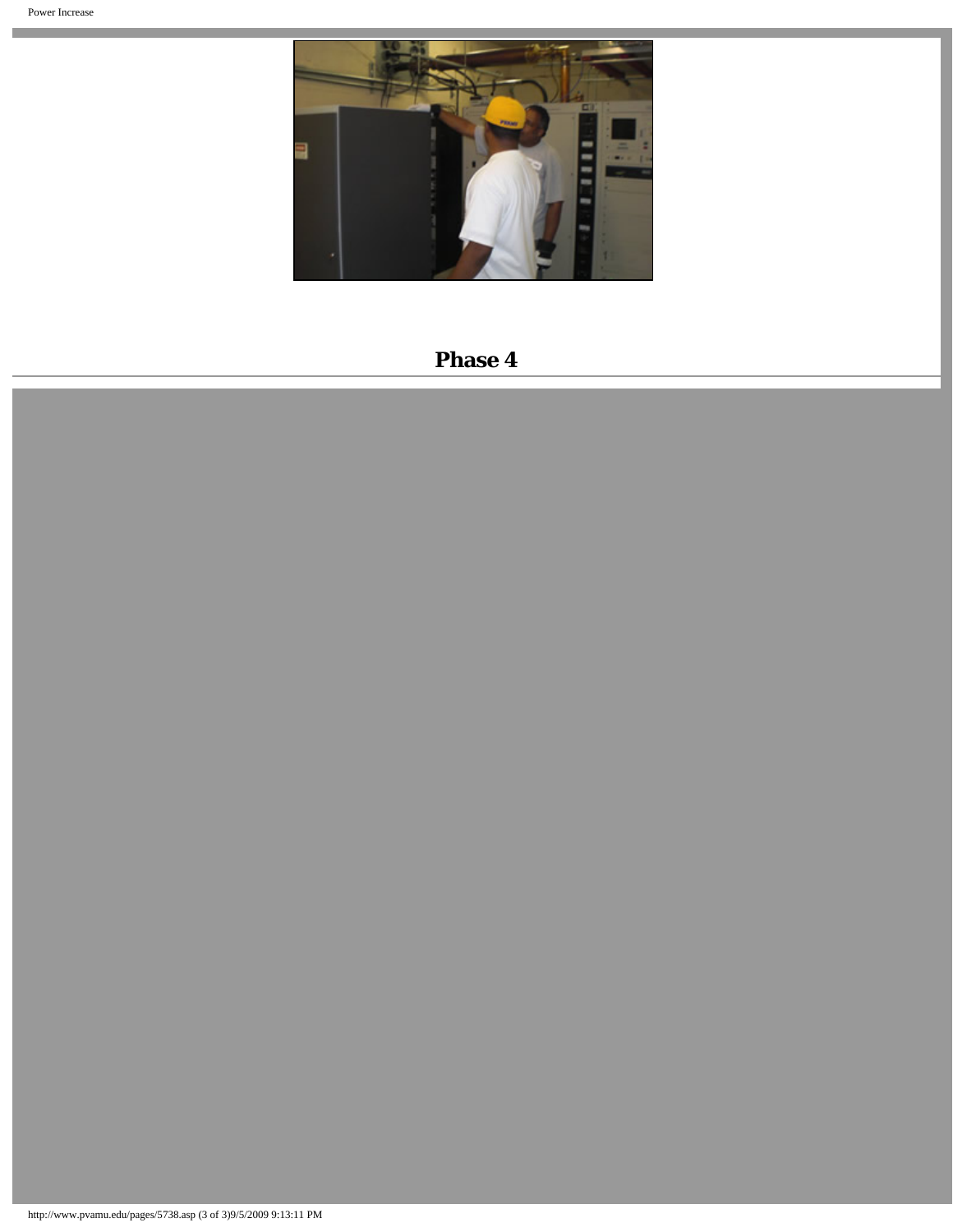## **KPVU 91.3 FM SURVEY**

We would appreciate your input on the type of radio you enjoy the most. The survey will only take a few moments of your time.

### **Do you ever listen to public, educational, or non-commercial radio?**

O Yes O No

## **If you listen to public radio, what do you like most about its programming?**

Variety of music or alternative music formats.

 $O$  News and public affairs programming

 $\bigcirc$  Educational programs

Other, please describe

#### **How many hours a day do you listen to radio?**

 $O<sub>2</sub>$ **Hours**  $O(4)$ **Hours**  $\bigcirc$  6 **Hours**  $O$  All day O Others

## **How many days a week do you listen to radio?**

 $O$  1 -3 Days  $O$  4-6 Days  $O$  Everyday

#### **Where do you live?**

| City         | County |
|--------------|--------|
|              |        |
| <b>State</b> | Other  |
|              |        |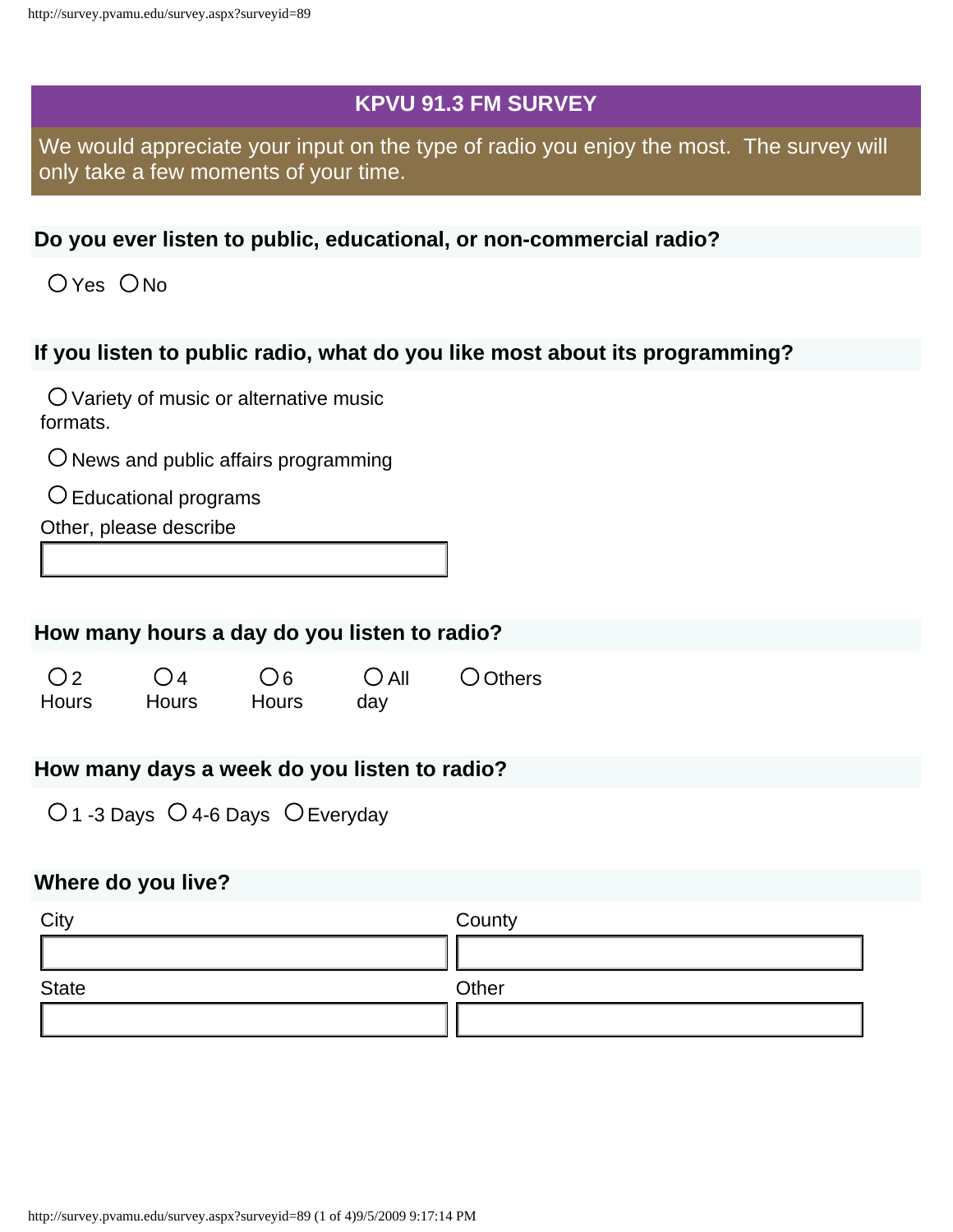#### **Have you ever made a donation to public radio?**

 $OYes$   $ONo$ 

## **Which kind of radio format (content) do you most often prefer to listen to?**

| $\bigcirc$ Smooth Jazz              | $\bigcirc$ News        | $O$ Reggae  |
|-------------------------------------|------------------------|-------------|
| O Urban Adult Contemporary O Gospel |                        | $O$ Hip Hop |
| $O$ Jazz                            | ORAB                   | $O$ Blues   |
| O Urban Oldies                      | O Public Affairs Shows |             |

#### **Do you listen to KPVU – FM Radio?**

If yes, how many hours per day?

If no, why not?

**Would you prefer to hear more "Public Affairs" programming (discussions of current events/news) on KPVU?**

 $O$  Yes  $O$  No

## **Where do you listen to us?**

O Car O Home O Internet O Work

## **When do you listen to radio during the day?**

O Morning O Afternoon O Evening/Late Night

## **Are you**

O Male O Female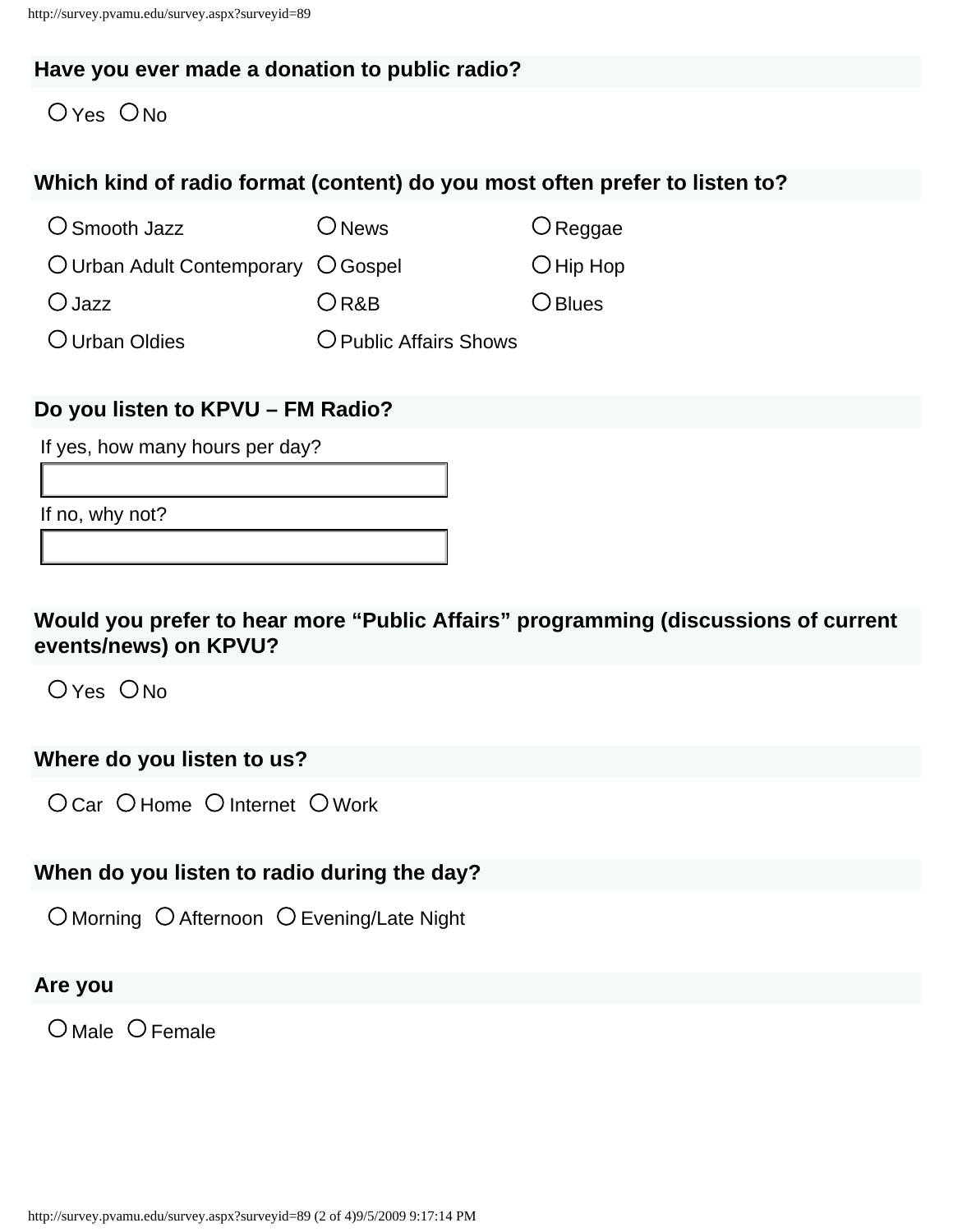# **What is your education level?**

- $O$  High school graduate or GED completed
- Attended/attending college
- $O$  College graduate
- $O$  Masters
- Doctorate

**Other** 

# **What race or ethnic group would you classify yourself as a member of?**

| O African America                                          |  |              |      |                                         |                                                                                     |  |                                   |  |
|------------------------------------------------------------|--|--------------|------|-----------------------------------------|-------------------------------------------------------------------------------------|--|-----------------------------------|--|
| $\bigcirc$ Caucasian                                       |  |              |      |                                         |                                                                                     |  |                                   |  |
| O Hispanic                                                 |  |              |      |                                         |                                                                                     |  |                                   |  |
| $\bigcirc$ Asian                                           |  |              |      |                                         |                                                                                     |  |                                   |  |
| Other                                                      |  |              |      |                                         |                                                                                     |  |                                   |  |
|                                                            |  |              |      |                                         |                                                                                     |  |                                   |  |
|                                                            |  |              |      |                                         |                                                                                     |  |                                   |  |
| What is your annual income?                                |  |              |      |                                         |                                                                                     |  |                                   |  |
| O Less than 10,000 a $\circ$ 0 11-30,000 a<br>year<br>year |  |              | year |                                         | $\bigcirc$ 31-40,000 a                                                              |  | $O$ 41,000-75,000 $O$ Over 75,000 |  |
| What is your occupation?                                   |  |              |      |                                         |                                                                                     |  |                                   |  |
| O Professional O Technical                                 |  | $O$ Clerical |      | O Service/Maintenance O Skilled Laborer |                                                                                     |  |                                   |  |
| $O$ Laborer                                                |  |              |      |                                         | $\overline{O}$ Farmer/Rancher $\overline{O}$ Educator $\overline{O}$ Business Owner |  | $\bigcirc$ Student                |  |
| Are you                                                    |  |              |      |                                         |                                                                                     |  |                                   |  |
| $\bigcirc$ Single $\bigcirc$ Married $\bigcirc$ Divorced   |  |              |      |                                         |                                                                                     |  |                                   |  |